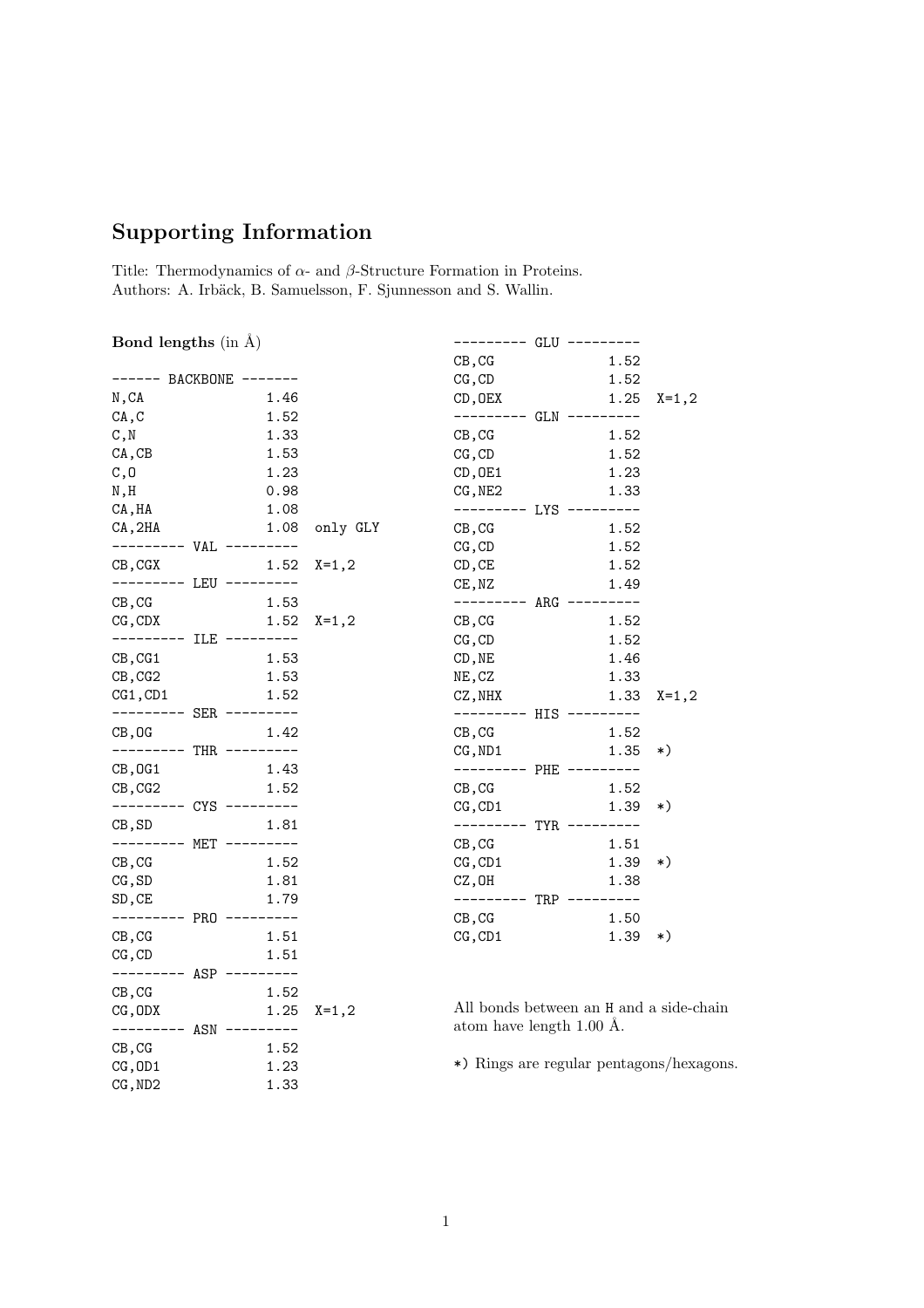| <b>Bond angles</b> (in degrees) |            |                     |                         |          |             |
|---------------------------------|------------|---------------------|-------------------------|----------|-------------|
|                                 |            |                     | CA, CB, SG              | 113.4    |             |
| ------ BACKBONE -------         |            |                     | CA, CB, XHB             | 108.1    | $X = 1, 2$  |
| N, CA, C                        | 111.0      |                     | CB, SG, HG              | 108.0    |             |
| CA, C, N                        | 116.6      |                     | --------- MET --------- |          |             |
| C, N, CA                        | 121.7      |                     | $CA$ , $CB$ , $CG$      | 113.5    |             |
| $N$ , CA, CB                    | 110.0      |                     | $CB$ , $CG$ , $SD$      | 111.9    |             |
| CA, C, 0                        | 121.7      |                     | CG, SD, CE              | 100.5    |             |
| C, N, H                         | 119.2      |                     | CA, CB, XHB             | 108.1    | $X = 1, 2$  |
| N,CA,HA                         | 109.0      |                     | CB, CG, XHG             | 108.7    | $X=1,2$     |
| N, CA, 2HA                      | 109.0      | only GLY            | SD, CE, XHE             | 109.5    | $X=1, 2, 3$ |
| --------- ALA ---------         |            |                     | --------- PRO --------- |          |             |
| CA, CB, XHB                     | 109.5      | $X=1, 2, 3$         | $CA$ , $CB$ , $CG$      | 103.3    |             |
|                                 | ---------- |                     | CB, CG, CD              | 110.8    |             |
| CA, CB, CGX                     | 110.7      | $X = 1, 2$          | CA, CB, XHB             | 111.6    | $X = 1, 2$  |
| CA, CB, HB                      | 109.1      |                     | $CB$ , $CG$ , $XHG$     | 109.0    | $X=1,2$     |
| CB, CGY, XHGY                   | 109.5      | $X=1, 2, 3; Y=1, 2$ | CG, CD, XHD             | 110.7    | $X=1,2$     |
| --------- LEU ---------         |            |                     | --------- ASP --------- |          |             |
| $CA$ , $CB$ , $CG$              | 117.1      |                     | $CA$ , $CB$ , $CG$      | 113.2    |             |
| $CB$ , $CG$ , $CDX$             | 110.1      | $X=1,2$             | $CB$ , $CG$ , $ODX$     | 118.6    | $X = 1, 2$  |
| CA, CB, XHB                     | 107.0      | $X = 1, 2$          | CA, CB, XHB             | 108.2    | $X=1,2$     |
| CB, CG, HG                      | 109.3      |                     | --------- ASN --------- |          |             |
| CG, CDY, XHDY                   | 109.5      | $X=1,2,3; Y=1,2$    | CA, CB, CG              | 112.6    |             |
| --------- ILE                   | ---------  |                     | $CB$ , $CG$ , $OD1$     | 120.9    |             |
| CA, CB, CG1                     | 110.4      |                     | $CB$ , $CG$ , $ND2$     | 117.0    |             |
| CA, CB, CG2                     | 110.4      |                     | CA, CB, XHB             | 108.4    | $X = 1, 2$  |
| $CB$ , $CG1$ , $CD1$            | 113.6      |                     | CG, ND2, XHD2           | 120.0    | $X=1,2$     |
| CA, CB, HB                      | 109.2      |                     | --------- GLU --------- |          |             |
| CB, CG1, XHG1                   | 108.1      | $X=1,2$             | $CA$ , $CB$ , $CG$      | 114.1    |             |
| CB, CG2, XHG2                   |            | $109.5$ $X=1,2,3$   | $CB$ , $CG$ , $CD$      | 113.2    |             |
| CG1, CD1, XHD1                  |            | 109.5 $X=1, 2, 3$   | $CG$ , $CD$ , $0EX$     | 118.5    | $X = 1, 2$  |
|                                 |            |                     | CA, CB, XHB             | 108.0    | $X=1,2$     |
| $CA$ , $CB$ , $OG$              | 110.6      |                     | CB, CG, XHG             | 108.2    | $X=1,2$     |
| CA, CB, XHB                     | 109.1      | $X = 1, 2$          | $------ - -$ GLN        | -------- |             |
| $CB$ , $OG$ , $HG$              | 108.0      |                     | $CA$ , $CB$ , $CG$      | 113.7    |             |
| --------- THR ---------         |            |                     | CB, CG, CD              | 112.6    |             |
| CA, CB, OG1                     | 108.6      |                     | CG, CD, OE1             | 121.0    |             |
| CA, CB, CG2                     | 111.5      |                     | CG, CD, NE2             | 116.9    |             |
| CA, CB, HB                      | 109.3      |                     | CA, CB, XHB             | 108.1    | $X=1,2$     |
| CB, OG1, HG1                    | 108.0      |                     | CB, CG, XHG             | 108.4    | $X=1,2$     |
| CB, CG2, XHG2                   | 109.5      | $X=1, 2, 3$         | CD, NE2, XHE2           | 120.0    | $X = 1, 2$  |